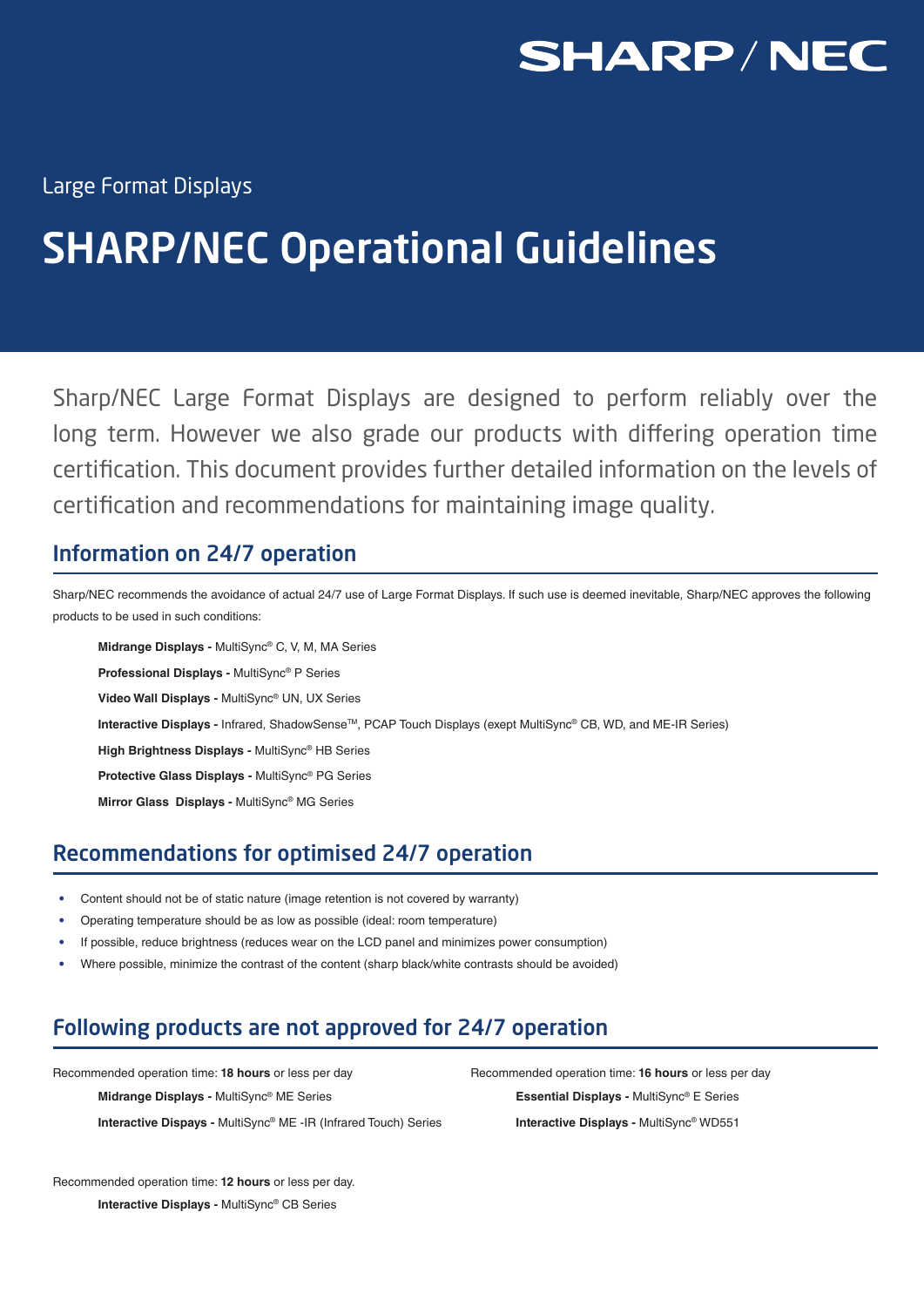## Large Format Displays Sharp/NEC Operational Guidelines

### Helping prevent image retention on a LCD display

LCDs can show image retention when static information is displayed for an extended period of time which is commonly called image retention. Image retention is not covered by warranty as the user can avoid image retention by taking certain measures.

#### Be extra careful with modified screens

When a protection sheet (glass, acrylic / touch screen) is installed over the LCD surface, or the Large Format Display is mounted in a wall or separate housing, make sure that the temperature sensor readings within the monitor are checked. Using an LCD display in areas with ambient temperatures above 35 degrees Celsius can reduce the time period in which image persistence may occur. The ventilation holes must be free of dust and dirt in all locations.

#### Power save or power OFF

Sharp/NEC Display Solutions recommends that the display enters the power saving mode, or is turned off, when not in use. Leaving the unit on – even with a blank screen – decreases the overall lifetime of the display. Turning off, or using power management, for 6-8 hours per day can considerably extend the life of the product and minimize image persistence.

#### Screen saver control for fixed images

In those rare instances when fixed images over a long period of time cannot be avoided, Shap NEC Display Solutions insists that the display's "Screen Saver" control be activated. This feature is selected via OS

D (on screen display) under "Display Protection" / "Screen Saver" / "Motion".

### Tips for optimised content design

- **a)** Keeping the operating temperature as close to "room" temperature as possible
- **b)** Avoid high brightness levels which is closely related to a)
- **c)** Avoid bright background colour
- **d)** Horizontal scrolling of characters / images at regular, periodic intervals
- **e)** Movement of characters / images at periodic intervals. Applying movement to the screen content is one of the most effective ways of reducing image persistence. This can easily be achieved by having the whole screen move, or just portions that are usually static

*Please note: When showing the same static content for an extended period of time, showing a different content for a few seconds will not help reduce image retention. The best effects are achieved when different contents are shown for an equal period of time. Switching the displays off for a few hours per day also supports efforts to minimize image retention effectively.* 

- **f)** Avoid vertical lines, borders or frames next to high contrast pictures
- **g)** Avoid high contrast image patterns. High contrast patterns should not be positioned side by side in a fixed image. This type of pattern increases the risk of image persistence due to the presence of charged ions in the LCD in adjacent areas

Displays operating under 24/7conditions (or more than 7000 hours / year) are very likely to experience accelerated aging effects (e.g. staining, image retention, brightness non-uniformity), which cause visible deterioration of image quality.

Consequently Sharp/NEC considers that displays, which are operated as 24/7 (or more than 7000 hours / year), and which have visible image deterioration are nonetheless still offering an acceptable performance within the expected ageing processes, and will not be considered defective.



Not recommended: Black / White combinations of fonts and sharp borders with rapid changes



Characters scrolling in horizontal direction / logo in vertical direction



Insert moving pictures between fixed images